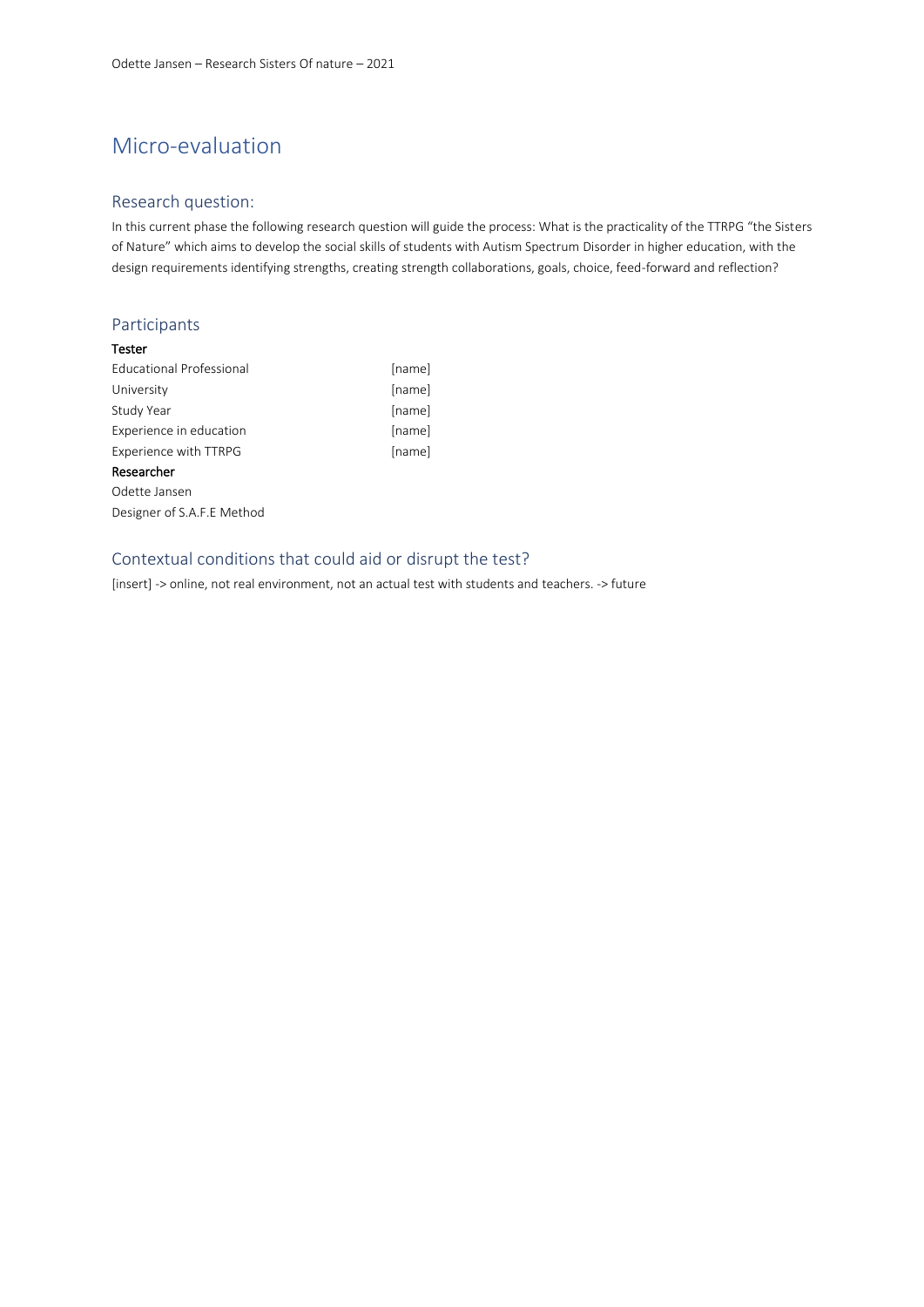## Scenarios for the Micro-evaluation

### Introduction to the test

Welcome participant, you have been invited to take part in today's micro-evaluation. Today's micro-evaluation will take about 45-60 minutes of your time.

The research I have been doing aims to design a table top role playing game to help improve the social skills of students with autism spectrum disorder in higher education while being supported by an educational professional. As tabletop role playing games are not commonly used within education I have developed an educational method that aims to help you support these students in an easier manner while playing table top role playing games. For this test you do not need any prior experience in table top role playing games, but if you have previous experience, you are free to draw from those experiences. The objective of today is to test out this new educational method through a simulation.

#### Introductions

| Could you please state your name                                        | [wait for participant] |
|-------------------------------------------------------------------------|------------------------|
| How many years of experience do you have in education?                  | [wait for participant] |
| How many years of experience do you have with TTRPG's?                  | [wait for participant] |
| How often do you work with role playing games in education?             | [wait for participant] |
| Do you accept that this session will be recorded and used for research? | [wait for participant] |

### A brief introduction to TTRPG's [in email]

### How this session works

Today's micro-evaluation will present you with 3 scenarios that could occur within the table top role playing game. I will start by reading you the story you would be reading to the students while using the game. Then I will explain you the scenario that the students would be in. I will ask of you to use your imagination during this and to make notes: [insert link]. After the scenario is presented, I will ask you what you would do in this situation. For this I would like you to try and apply the S.A.F.E. method which was presented to you beforehand. Please think out loud during this stage.

### A brief explanation of the setting

Before we start with the scenarios, imagine you and four students are sitting around a table. These students have autism spectrum disorder and are coming to you to receive help with the development of their social skills. You, as educational professional have this Table Top Role Playing Game you will use to support the students in their development. On the table there is a gameboard with pawns on it. All students have pen and paper, a character sheet in front of them and a set of dice. The character sheet has been made in a previous session, they have chosen what their character looks like, what special powers their character has and above all they have chosen 3 talents for their character, something they are really good at and would come in handy during the game.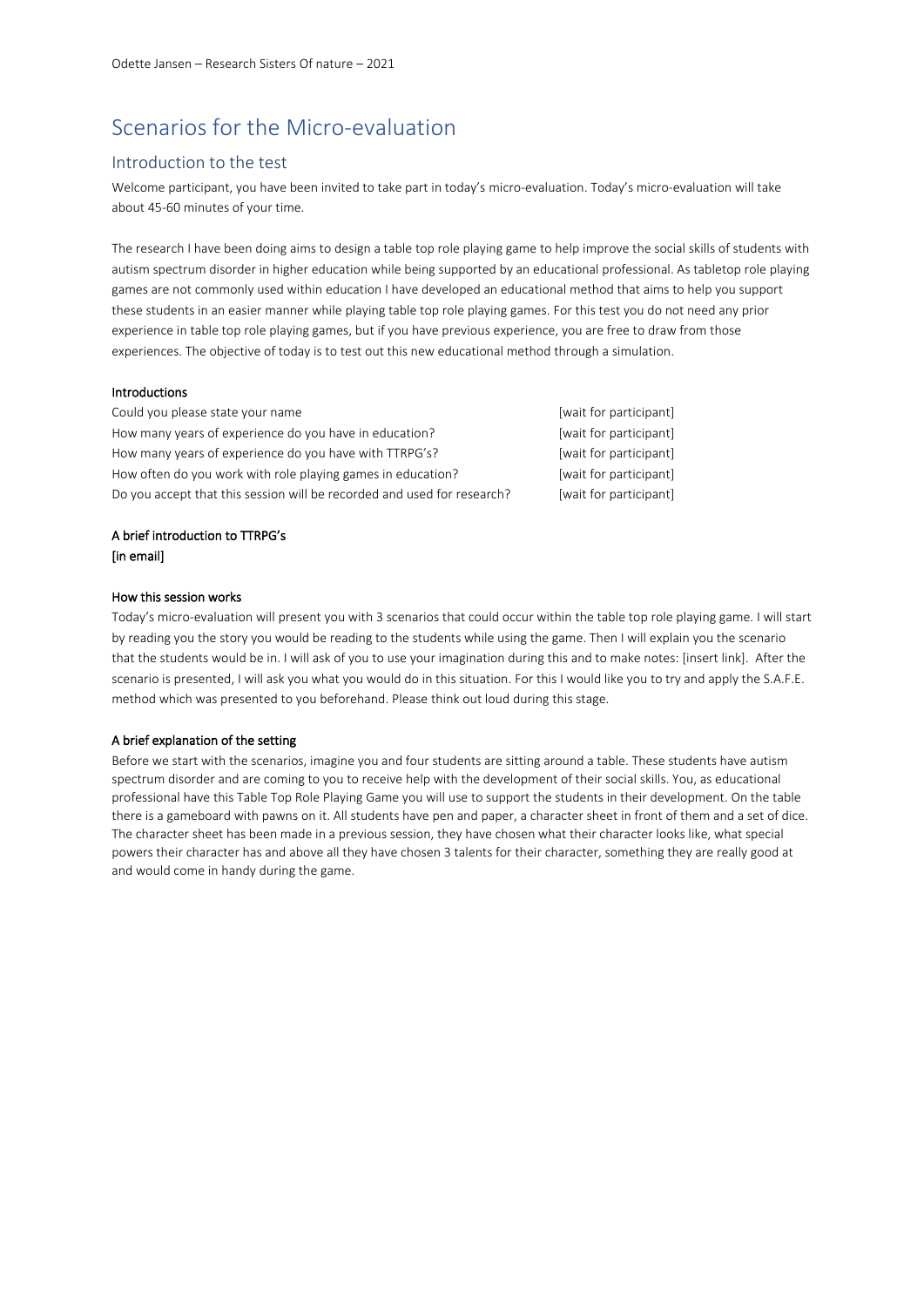# Scenario 1: A Trip to Murlayfield

### *Type of scenario: Role play Expected difficulty: easy*

*We will be starting with scenario 1 which is an introduction to the game. The students are not that familiar with each other yet. The aim of this scenario in the game is to support communication among your students. All eyes are on you as you start telling the story.* 

### Visual aids

- Image of the carriage that the players are in with a backdrop of the mountains
- Music that can be played:



## INTRODUCTION TO THE SCENARIO

The characters have just undertaken an adventure to find a lost relic in the snowflake mountains. After receiving their rewards, the party rested at an inn on the bottom of the mountain, eager to find their next adventure. There is a nice breeze outside of the inn, being slumbered by the mountains as a sort of shield, the air is humid and the sun is out, these are the last days before winter starts.

In the inn, Hordohr Sternbrow, a dwarven solo adventurer, joins their table while having breakfast. He has heard of their adventure and as a fellow adventurer, understands the importance of good gear. Hordohr offers them a ride to the next town over as a harvest festival is taking place which is a great moment in the village for adventureres to stock up on supplies for their next adventure.

A dark wooden carriage, pulled by a strong looking, black horse stands on the road in front of the inn. You see Hordohr climb in front of the carriage as he waves at you to jump in the back. *"Come on, get in!"* he shouts. As you grab your gear you all climb into Hordohrs carriage. It is not the biggest carriage of all, nor the most comfortable, but you all fit and are off to a new adventure.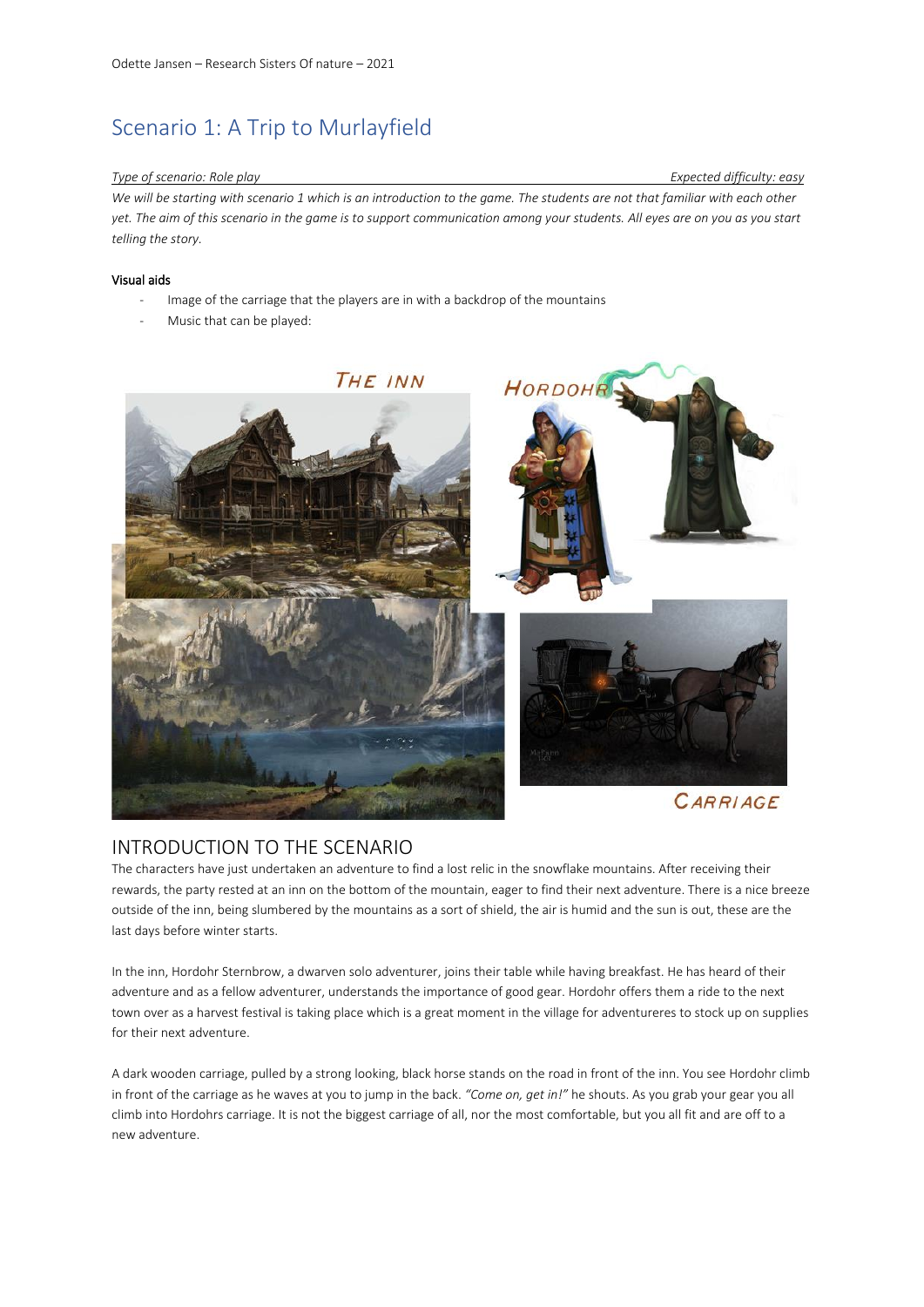## THE SCENARIO

As the coach, you now see your students sitting in front of you. This would be a great opportunity for students to introduce their characters to each other and especially to showcase the talents they have chosen. However, your students are very quiet. They look around to see who will start to talk first.

## THE STOP

Looking at the S.A.F.E method, what would you do in this scenario? Please think out loud.

## THE QUESTION

- In this scenario, which parts of the safe method could help you uncover the strengths of your students?
- In this scenario, which parts of the safe method could help you support a positive attitude towards differences in strengths?
- In this scenario, which parts of the safe method help you support students in decision making?
- In this scenario, which part of the safe method, help you provide feed forward to your student?
- In this scenario, which part of the safe method, help you support self-reflection in your students?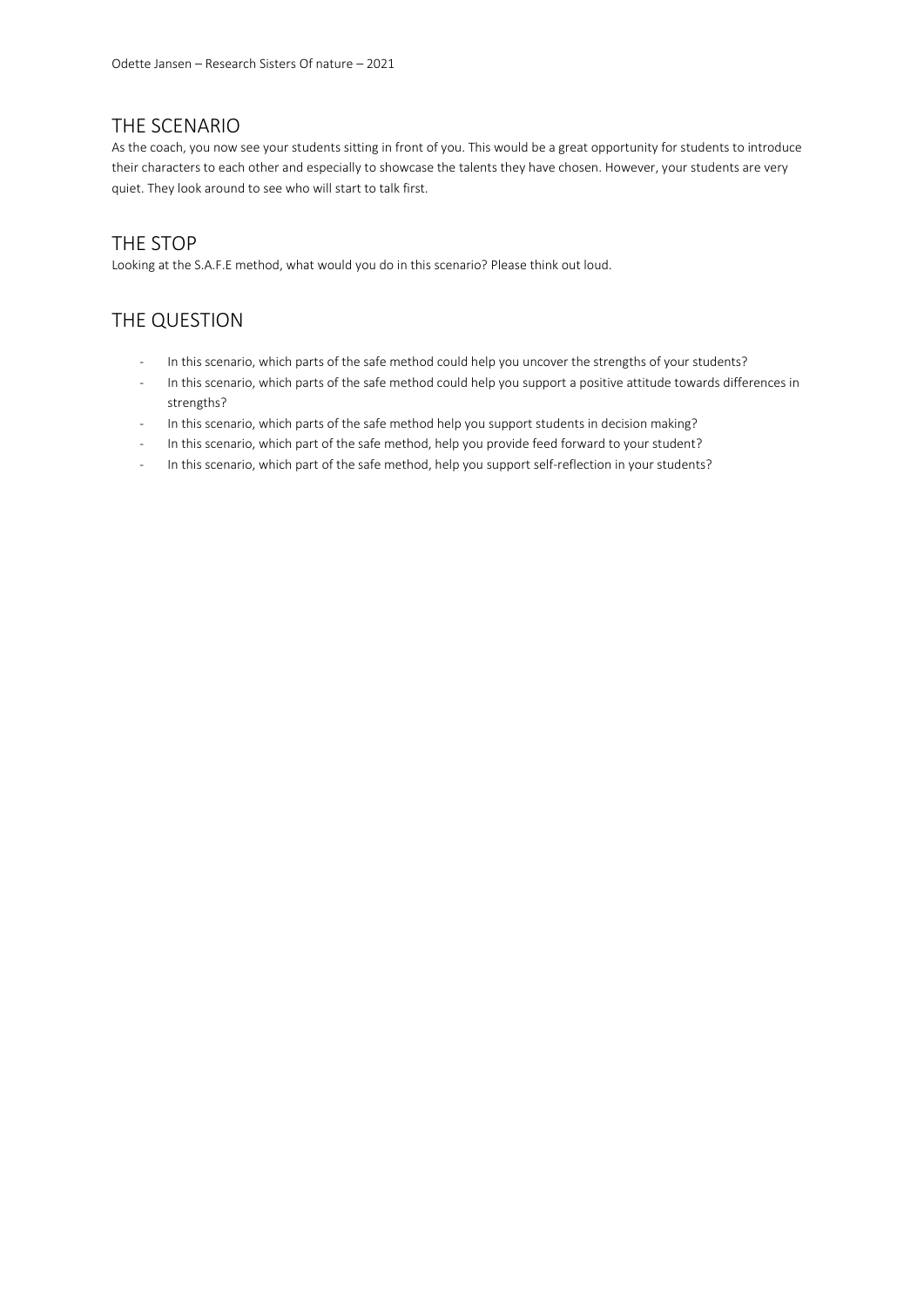# Scenario 2: Arrival at Murlayfield

### *Type of scenario: Role play Expected difficulty: medium*

*This second scenario continues on to the previous one. The players have arrived at a new town, where they will be introduced to new locations and people. The aim of this scenario is to support cooperation and communication.* 

### Visual aids

Map of MurlayField's town square where the harvest festival is played



## INTRODUCTION TO THE SCENARIO

After the initial meeting with Sylphi she is very eager to take the characters to the harvest festival and show them around. As they approach the market square Sylphi explains every little detail about Murlayfield, showing them the tavern, the town hall and the beautiful, but small harbour. When the characters are standing at the market square, she explains the different stalls to them and the games that they have organised for this year's special festival.

Sylphi twirls around and starts pointing out the different stalls and games present in the square. "Over there you can find the stall of the Glaeldan family, they sell fruits, vegetables and fresh breads. They also host a haybale tossing competition. Over there are the Stormwall family selling the fish they caught at sea and some gear they brought back from visiting Bromwich. If youre good at fishing, you might want to try the game they have. And over there you can find my dad and brother, they are selling roasted boars, pheasants, and sausages and since they are the best bowsmen of Murlayfield, they are hosting an archery competition."

As Sylphi explains all the stalls you can see that the farmers and fishermans stall arent as full as the stall of the hunters. The hunters seem to have three or even four times as much to sell in comparison. After she has explained the market. Sylphi will wave goodbye as she leaves to meet up with her father and brother at the hunters stall. What would you like to do?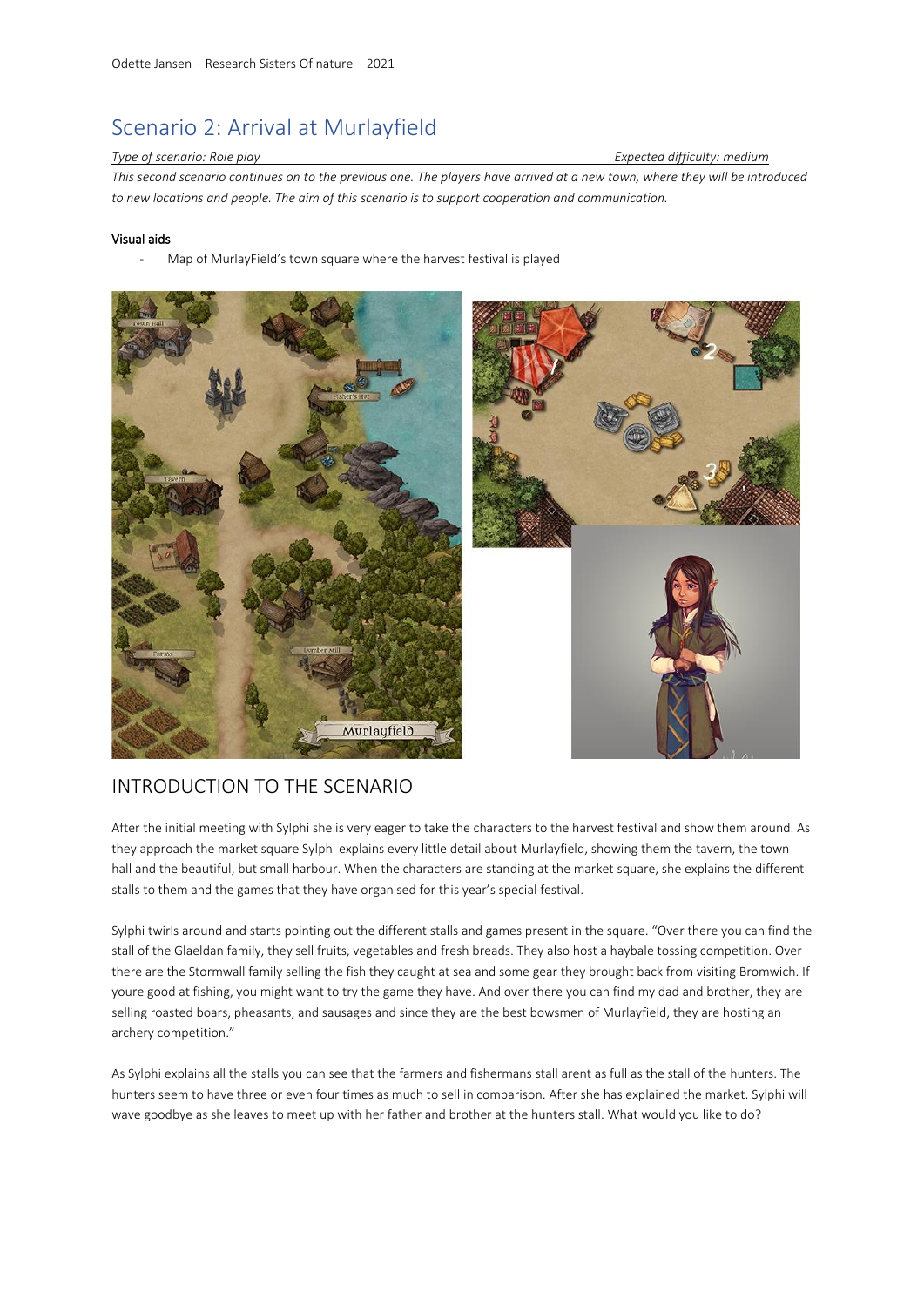## THE SCENARIO

As the coach, you have played Sylphi during the roleplay and showed them around. The goal of this scenario is for students to make a decision about what to do next. You can support your students from your game master perspective. They have been presented with 3 subtle options, to go to the market stall of the hunters, the fishermen or the farrmers?

## THE STOP

Looking at the S.A.F.E method, what would you do in this scenario to support your students in their decision making? Please think out loud.

## THE QUESTION

- In this scenario, which parts of the safe method could help you uncover the strengths of your students?
- In this scenario, which parts of the safe method could help you support a positive attitude towards differences in strengths?
- In this scenario, which parts of the safe method help you support goal setting for students?
- In this scenario, which parts of the safe method help you support students in decision making?
- In this scenario, which part of the safe method, help you provide feed forward to your student?
- In this scenario, which part of the safe method, help you support self-reflection in your students?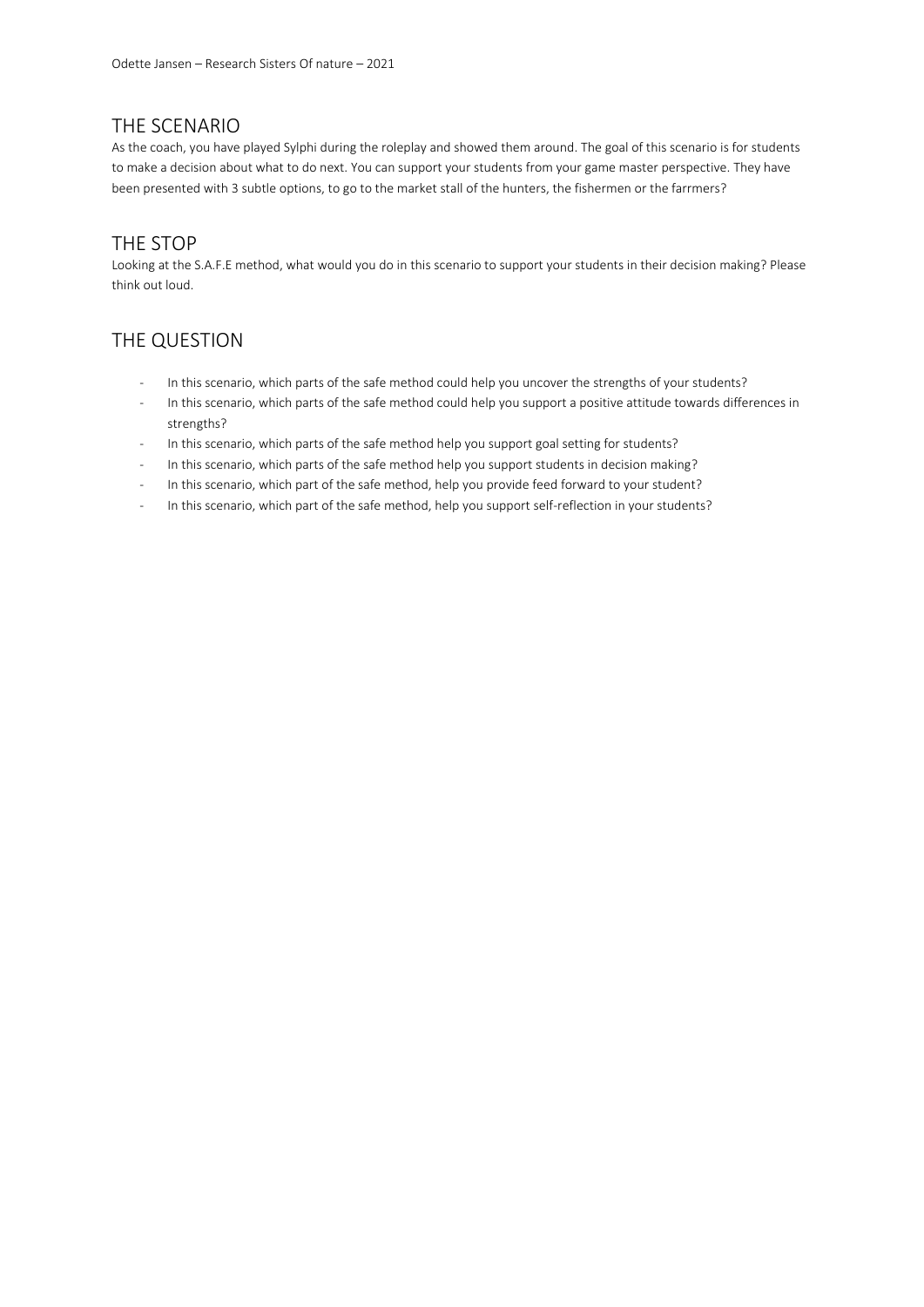# Scenario 3: Trouble in Murlayfield

#### *Type of scenario: Role play Expected difficulty: hard*

*This third scenario continues to the previous one. The players have arrived at a new time during a harvest festival. The players have been introduced to the 3 families and have made a decision of where to go first. In this scenario, you as educational professional, will role-play the townspeople of Murlayfield in your role as coach. The aim of this scenario is to support cooperation and communication.* 

### Visual aids

Map of MurlayField's town square with all the characters



## INTRODUCTION TO THE SCENARIO

*As the characters are standing in the town's square they hear an uproar behind them. People seem to be raising their voices and gathering in the center of town. You see a big man with white hair and a big mustache trying to calm the group and members of the different families standing around him waving their arms and screaming.* 

*A small dwarven female shouts: "The Yorborin family has had enough fortune. Why are you not helping us?". A big dawrven male is standing next to her. "Calm down Thysnis, it does not matter what happens, we will be fine." You see the dwarven female whose sad eyes and flushed cheeks indicate anger and despair. "Look Major Reynolds" you hear another voice rise up from the crowds. "If it makes you feel any better, we will just take care of the ritual ourselves, it's time for the Stormwalls to be blessed. As soon as this tall man finishes his sentence the crowds burst into screaming again. The big man with the moustache waves his arm's and tries to calm down the riot happening in the middle of the square.*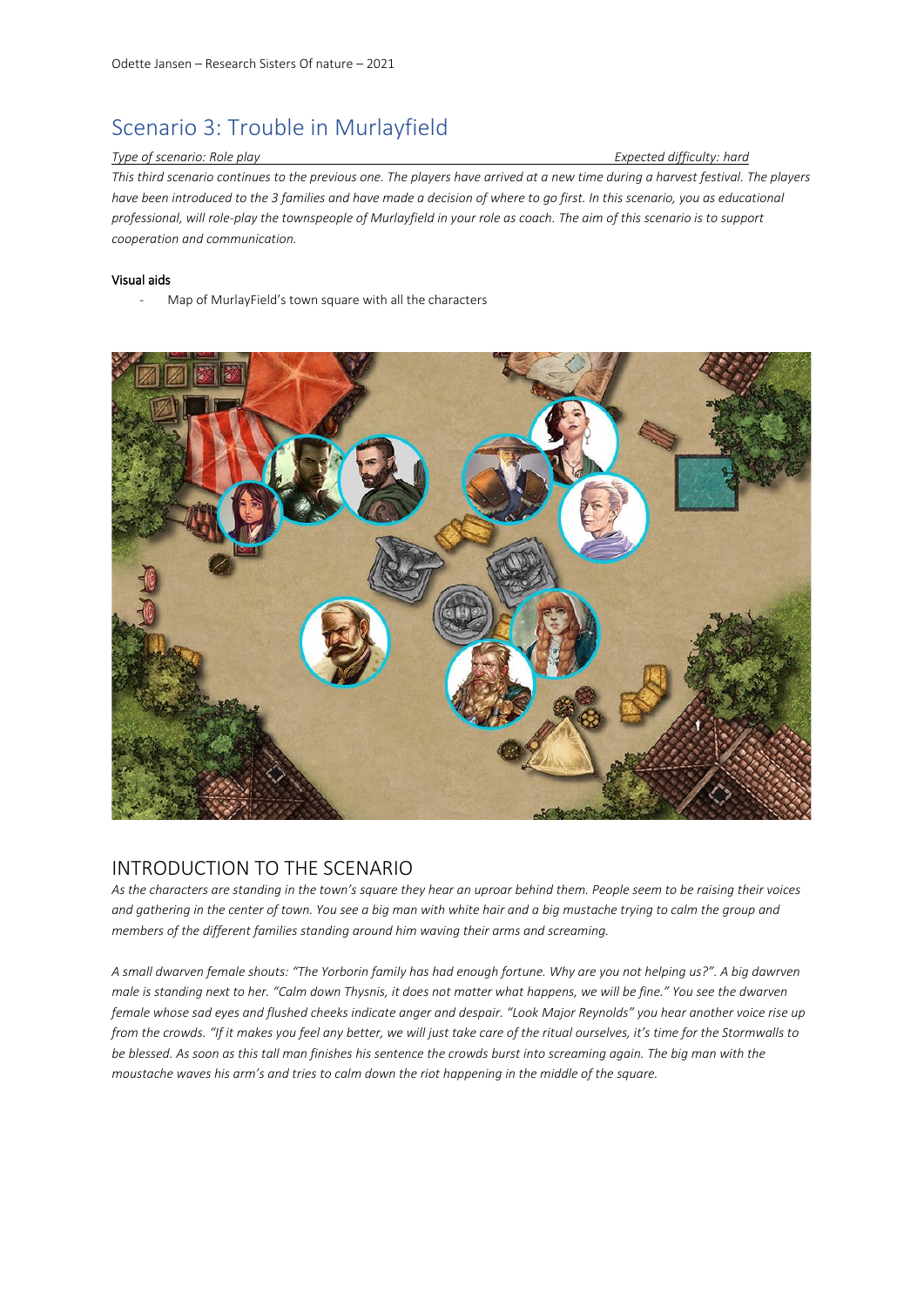## THE SCENARIO

As the coach, you have just explained the students that there is a riot happening in the market place, people seem to be angry over something. The aim here is for the students to take action in this situation and use communication and collaboration skills to improve the situation.

## THE STOP

Looking at the S.A.F.E method, what would you do in this scenario? Please think out loud.

## THE QUESTION

- In this scenario, which parts of the safe method could help you uncover the strengths of your students?
- In this scenario, which parts of the safe method could help you support a positive attitude towards differences in strengths?
- In this scenario, which parts of the safe method help you support goal setting for students?
- In this scenario, which parts of the safe method help you support students in decision making?
- In this scenario, which part of the safe method, help you provide feed forward to your student?
- In this scenario, which part of the safe method, help you support self-reflection in your students?